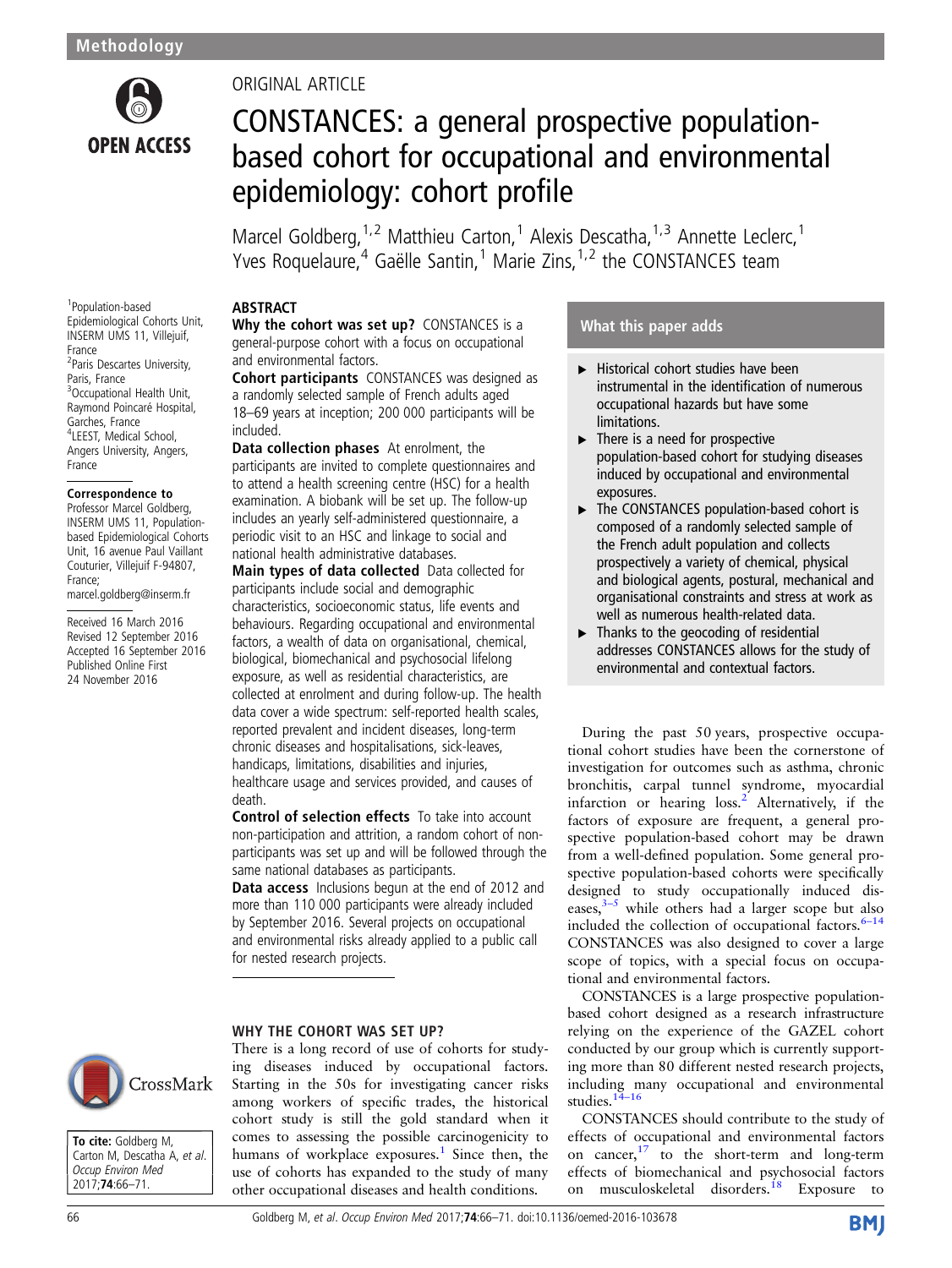chemicals may induce chronic respiratory diseases,<sup>[19](#page-5-0)</sup> neurodegenerative diseases and impact on cognitive functioning.<sup>20</sup> Psychosocial factors at work may induce cardiovascular diseases, $21$  and mental health disorders.<sup>22</sup> Owing to the economic context, new employment patterns and risks in young populations as well as workability in the early old age and other determinants of early exit from the labour force are an important concern,<sup>[23](#page-5-0)</sup> albeit working conditions and occupational exposures are major determinants of premature ageing.<sup>24–26</sup> While working conditions may lead to impairments and disease, loss of work can also be deleterious for health, and many studies have investigated how unemployment influences mental and physical health and health-related behaviours, $27$  and how health may influence the risk of becoming unemployed.<sup>28</sup> CONSTANCES was designed as a large random sample of the French adult population, it will also provide descriptive information on the health of the French population.

#### WHO IS IN THE COHORT?

The general design of CONSTANCES has been detailed else-where;<sup>[29 30](#page-5-0)</sup> here we summarise the main characteristics of the cohort participants.

We plan to gradually enrol 200 000 participants aged 18–69 years at inception in 22 selected health screening centres (HSCs) located in 20 'départements' in the principal regions of France. For practical reasons, the source population of CONSTANCES is restricted to persons living in one of the 20 CONSTANCES 'départements' and affiliated to the National Health Insurance Fund, that is, salaried workers, whether they are professionally active, unemployed or retired and their family (more than 85% of the French population), thus excluding agricultural and selfemployed workers.

Eligible persons are selected from the national social security database, which includes all persons living in France, according to a random sampling scheme stratified on age, gender, socioeconomic status (SES) and region of France in order to be representative of the source population. They receive at home an invitation and those who volunteer receive questionnaires to complete and attend a HSC for a health examination.

After a field pilot, the recruitment started in late 2012 and the cohort will be completed in 2018. Currently (September 2016), more than 112 000 participants are enrolled in the cohort, with a participation rate of 7.3%. The already available data showed that there was quite a diverse distribution of main socioeconomic variables, as shown in table 1.

#### Control of selection effects

To take into account selection effects due the voluntary participation, we draw a 'control cohort' from a random sample of 400 000 non-participants, that is, persons who were invited but did not participate, for whom we prospectively collect social and occupational, health and healthcare usage data from the same administrative databases as for the participants. Auxiliary data are known for the whole sample, and data from the other sources are only known for respondents.

Statistical analysis was conducted in two steps: (1) determination of the variables to be used to model the probability of response to the survey from the auxiliary data using logistic regression with the respondent as the dependent variable; (2) estimations of the prevalence of variables of interest after correction for the non-response by a reweighting technique where the final weight is equal to the product of the inverse probability of participation (original sampling weight) and a correction

| <b>Table 1</b> CONSTANCES cohort: main sociodemographic |
|---------------------------------------------------------|
| characteristics of the sample*                          |

|                                      | Per cent | N       |
|--------------------------------------|----------|---------|
| Age                                  |          |         |
| $18 - 29$                            | 12.9     | 9291    |
| $30 - 39$                            | 16.8     | 12 0 36 |
| $40 - 49$                            | 22.0     | 15 7 96 |
| $50 - 59$                            | 23.5     | 16898   |
| $60+$                                | 24.8     | 17 783  |
| Gender                               |          |         |
| Men                                  | 46.0     | 33 006  |
| Women                                | 54.0     | 38 798  |
| Diploma                              |          |         |
| No diploma or lower than high school | 26.9     | 19 3 22 |
| High school                          | 17.2     | 12 329  |
| College                              | 24.0     | 17 245  |
| <b>University</b>                    | 28.8     | 20 673  |
| Other diploma                        | 1.2      | 892     |
| Missing data                         | 1.9      | 1343    |
| <b>Marital status</b>                |          |         |
| Single (never married)               | 26.8     | 19 2 30 |
| Married, civil partnerships          | 57.7     | 41 452  |
| Divorced, separated                  | 11.2     | 8071    |
| Widower                              | 2.1      | 1542    |
| Missing data                         | 2.1      | 1509    |

\*Data computerised and cleaned in June 2016 (n=71 804).

factor for non-participation. Details of the method are described elsewhere.<sup>31</sup>

We checked whether our reweighting method yields improved prevalence estimates. As an example, fi[gure 1](#page-2-0) shows the estimates of the prevalence of intensive work (panel A) and of carrying heavy loads (panel B) among men according to age. Curves P1 correspond to the prevalence with only sampling weights, while curves P2 show the prevalence with sampling weights further adjusted on age, sex, socioeconomic status, geographic area and health and professional variables. Fully adjusted prevalence estimates were markedly amplified when health and professional variables were used, yielding more accurate estimates of the prevalence in the general population.

# HOW HAVE PEOPLE BEEN FOLLOWED?

After enrolment, participants are followed-up by an annual selfadministered questionnaire sent to their homes (paper or webbased) and they are invited for a new health examination every 5 years. The annual participation rate to the follow-up questionnaire of participants who were included from 2012 to 2014 was higher than 80%.

They are also followed up by annual linkage with national social and health administrative databases that permanently record data: the retirement pension database collects social and occupational data from employers' annual reports and from social welfare organisations;  $32$  the 'Système national d'information interrégimes de l'Assurance Maladie' (SNIIRAM), contains medical data about reimbursements, serious chronic diseases and hospital discharge  $records$ ;<sup>[33](#page-5-0)</sup> the National Death Registry-CepiDc records the cause of death.<sup>[34](#page-5-0)</sup>

#### WHAT HAS BEEN MEASURED?

The main data regularly collected include social and demographic characteristics, health-related behaviour, disease history,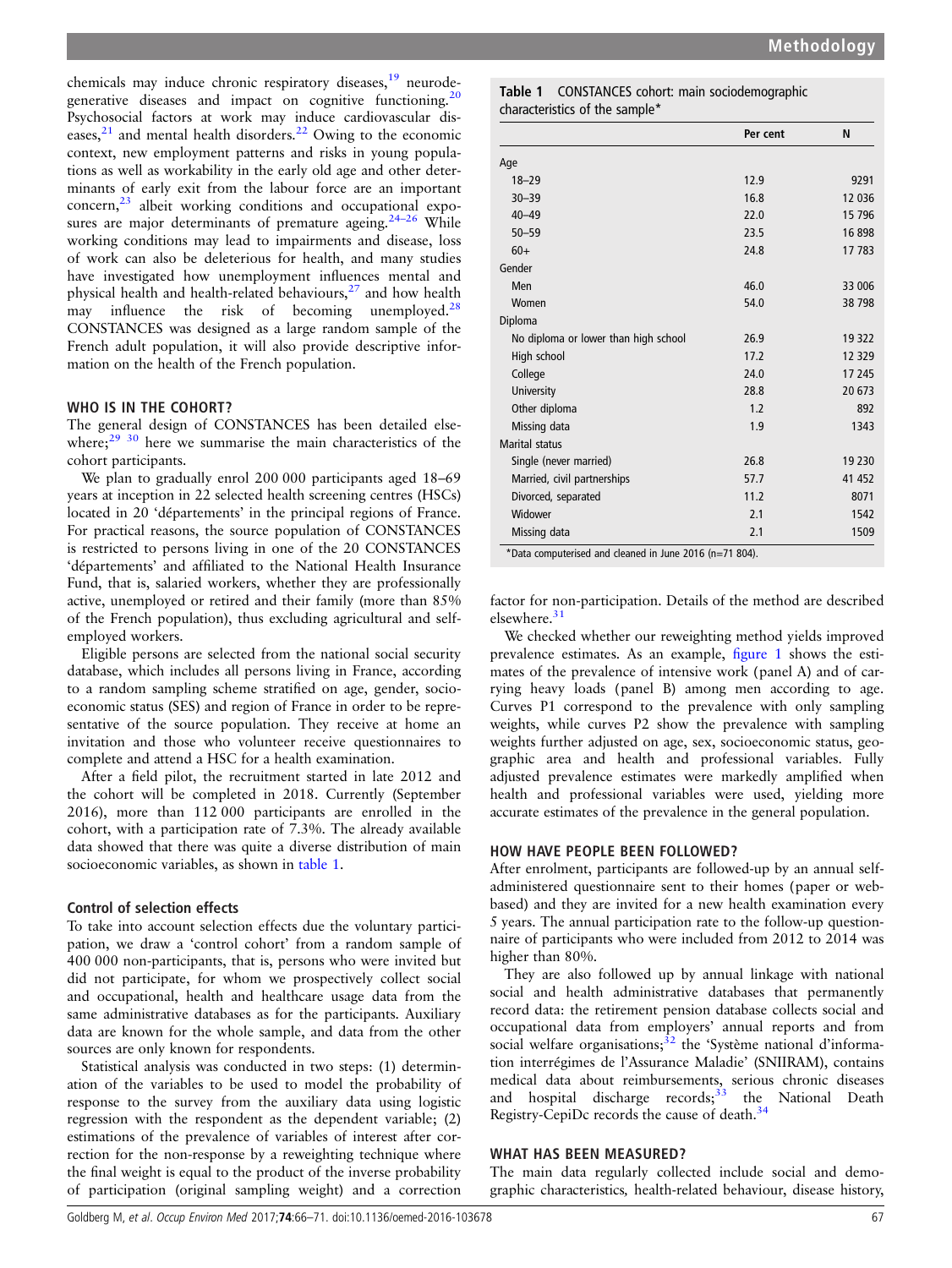<span id="page-2-0"></span>

Figure 1 The estimates of the prevalence of intensive work (A) and of carrying heavy loads (B) among men according to age. P1: prevalence with sampling weights based only on the stratification variables. P2: prevalence with sampling weights adjusted on age, sex, socioeconomic status, geographic area and heath and professional variables from SNIIRAM and CNAV.

self-reported health scales, incident and prevalent diseases, sick leaves, impairments, limitations, disabilities, injuries and healthcare usage and cause of death. In the HSC examination weight, height, waist-hip ratio, blood pressure, electrocardiogram, vision, hearing, lung function and laboratory tests are measured. For those aged 45 years and older cognitive and physical functioning tests are conducted by neuropsychologists. The collection of biological samples (blood and urine) from half of the cohort will start in 2017.

We placed particular focus on a multifaceted view on working conditions and occupational exposure, as well as environmental factors, using different sources. From the questionnaires we collect at inclusion and during follow-up data on current and lifelong occupational exposure to chemical, physical and biological agents, postural, mechanical and organisational constraints and stress at work ([http://www.constances.fr/](http://www.constances.fr/espace-scientifique/questionnaires.php) [espace-](http://www.constances.fr/espace-scientifique/questionnaires.php)scientifi[que/questionnaires.php](http://www.constances.fr/espace-scientifique/questionnaires.php)).

Table 2 lists the main data on occupational exposures collected at inclusion, and [table 3](#page-3-0) presents the number of participants exposed or having been exposed in their professional career among the participants already included for which data are currently available.

Full job histories are collected at inclusion from a specific questionnaire: for each work episode of 6 months or more,

# Table 2 Main occupational exposures collected from questionnaires

| questionnaires                                                                                                                                                  |                                                             |
|-----------------------------------------------------------------------------------------------------------------------------------------------------------------|-------------------------------------------------------------|
| Lifelong career                                                                                                                                                 | Current job                                                 |
| Organisational constraints                                                                                                                                      | Profession                                                  |
| Going to bed after midnight at least 50 days/<br>year                                                                                                           | Employer                                                    |
| Getting up before 05:00 at least 50 days/year                                                                                                                   | Job grading, qualification                                  |
| Not sleeping at night at least 50 days/year                                                                                                                     | Type of contract                                            |
| Daily work time of more than 10 hours at<br>least 50 days/year                                                                                                  | Working hours                                               |
| Working more than one in two Saturdays or<br>two Sundays during the year                                                                                        | Size of the company                                         |
| Having <48 consecutive hours of rest per<br>week                                                                                                                | Travel time to work                                         |
| Repetitive and time-constrained job                                                                                                                             | Contact with the public                                     |
| Alternating times shift-based job                                                                                                                               | Rating of intensity of physical<br>effort                   |
| Exposure to noise                                                                                                                                               | Standing, repeated actions                                  |
| Exposure to physically difficult work, carrying<br>heavy loads                                                                                                  | Kneeling, crouching and<br>leaning                          |
| <b>Exposure to chemicals</b>                                                                                                                                    | Driving site machinery                                      |
| Exhaust fumes (excluding during the home to<br>work trip)                                                                                                       | Driving vehicles                                            |
| Solvents, diluents, degreasing agents,<br>disinfectants                                                                                                         | Handling, moving, bearing<br>heavy loads difficult gestures |
| Dust                                                                                                                                                            | Using vibrating tools                                       |
| Oil and grease (cutting fluids, engine oil,<br>hydraulic oils, etc.)                                                                                            | Using computer monitor or<br>control screen keyboard        |
| Fuel                                                                                                                                                            | Using data entry devices                                    |
| Other: pesticides fertilisers, glues or adhesives<br>asbestos glass or rock wool insulating<br>materials paint, varnish ink, stains, radiation<br>artificial UV | Exposure to extreme<br>temperatures                         |
| <b>Biological exposure</b>                                                                                                                                      | Working in the open air                                     |
| Infectious risk (microorganisms, viruses,<br>contact with live or dead animals)                                                                                 | Effort-reward imbalance scale <sup>35</sup>                 |
| UV. ultraviolet.                                                                                                                                                |                                                             |

participants are asked to detail starting and end dates, occupation, type of contract. These data are needed for the coding of jobs according to the international ISCO  $1968<sup>36</sup>$  $1968<sup>36</sup>$  $1968<sup>36</sup>$  and ISIC rev.2,<sup>[37](#page-5-0)</sup> and the national PCS and NAF<sup>[38](#page-5-0)</sup> French nomenclatures. More than 600 000 jobs held by the CONSTANCES participants are expected. Coded job histories allow for linkage with available job-exposure matrices ( JEMs) developed by the Occupational Health Department of the National Institute for Health Surveillance in the Matgene project.<sup>[39](#page-5-0)</sup> Available JEMs concern chlorinated solvents, fuels and petroleum solvents, asbestos, mineral wool fibres (glass, rock, slag), refractory ceramic fibres, dust flour, leather dust, respirable dust of free crystalline silica, respirable cement dust; other JEMs are under development (noise, biomechanical factors) and will be used when they become available. We also plan to use the CANJEM JEM, in the final stages of development in Montreal, including about 250 different occupational exposures.[40](#page-5-0) Coding of occupational histories began in early 2016, and it is expected that linkage with the Matgene JEMs will be performed by the end of 2016 and later with CANJEM.

From the retirement pension database full job histories since the first job are also collected at enrolment and are prospectively updated each year during the follow-up. The following data are extracted for each job episode: employer, work periods, interruptions (for disease or accident, disability, maternity, military service, unemployment, retirement), salary, type of contract.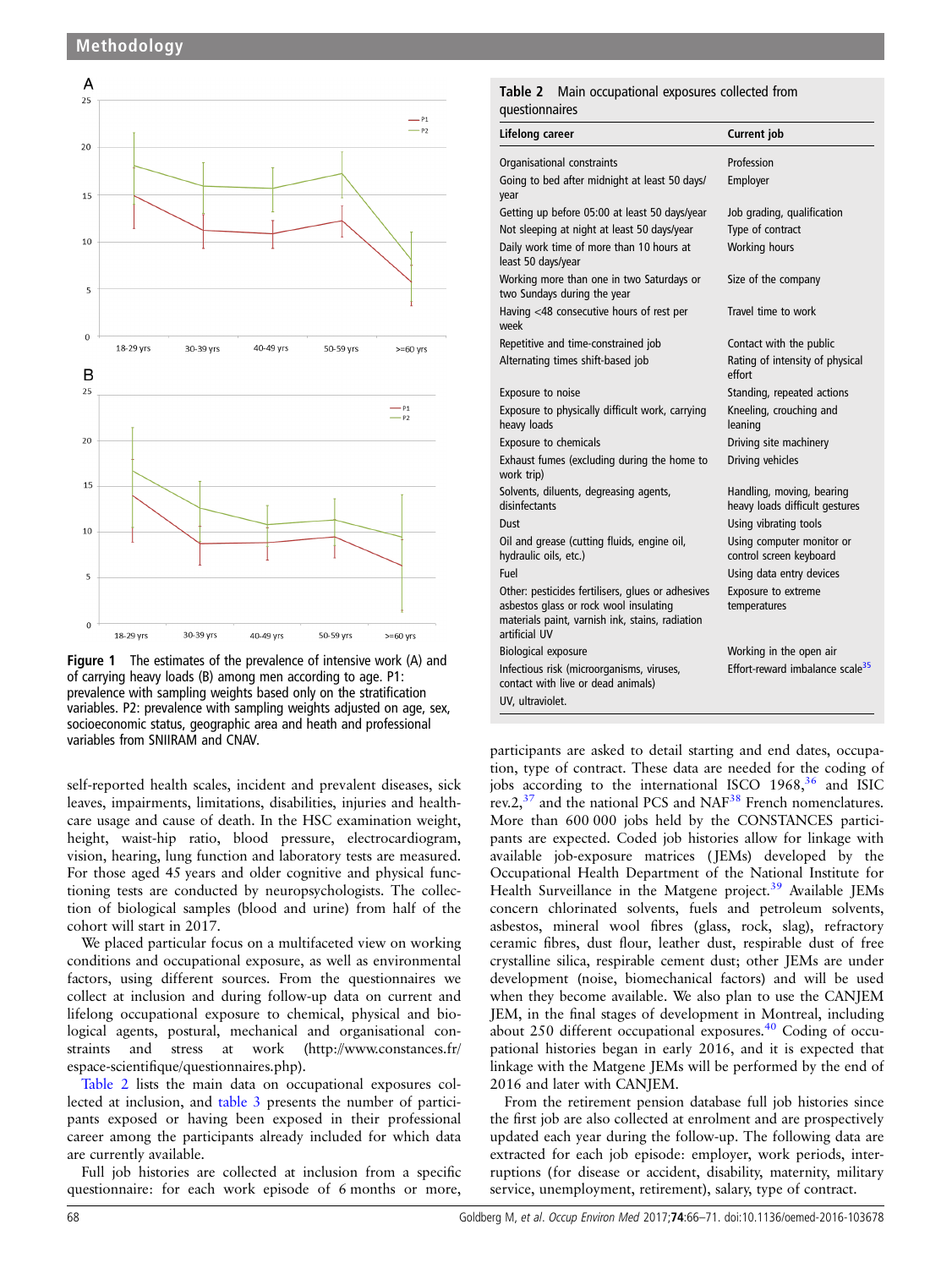<span id="page-3-0"></span>

| <b>Table 3</b> Main lifelong occupational exposures among |  |  |
|-----------------------------------------------------------|--|--|
| CONSTANCES participants*                                  |  |  |

|                                        | Men  |          | Women |          |
|----------------------------------------|------|----------|-------|----------|
|                                        | n    | Per cent | n     | Per cent |
| Repetitive and time-constrained job    | 3170 | 10.0     | 3220  | 8.7      |
| Alternating times shift-based job      | 6275 | 19.9     | 5556  | 15.0     |
| Noisy environment                      | 9938 | 31.5     | 7986  | 21.5     |
| Physically difficult work              | 8572 | 27.1     | 6709  | 18.1     |
| Biological exposure, infectious risk   | 4269 | 13.5     | 9770  | 26.3     |
| Exhaust gasest                         | 4378 | 13.9     | 901   | 2.4      |
| Solvents, diluents, degreasing agents‡ | 7258 | 23.0     | 3711  | 10.0     |
| Fumes§                                 | 4599 | 14.6     | 826   | 2.2      |
| Dust¶                                  | 9562 | 30.3     | 4594  | 12.4     |
| Fuel**                                 | 3109 | 9.8      | 436   | 1.2      |
| Other nuisancestt                      | 8935 | 28.3     | 4295  | 11.6     |

\* Crude prevalences among participants from data available in January 2016  $(n=68, 679)$ .

†Diesel engines, petrol engines.

‡Petrol, trichloroethylene, white spirit, cellulose diluent, formaldehyde, other. §Welding, brazing or oxygen cutting fumes, plastic or rubber fumes, fumes generated by heating or burning other materials.

¶Dust from construction materials (cement dust, asbestos-cement dust, sand dust, no-slump concrete dust), metal dust (iron, cast iron or low-carbon steel dust, stainless

steel dust, copper dust, dust from other metals), plastic or rubber dust, coal dust, wood dust, textile dust, other.

\*\*Diesel oil, petrol.

††Pesticides, fertilisers, asbestos, glass wool or rock wool, other insulating materials, paint, varnish, ink, stains, other chemicals.

Regarding environmental factors, residential addresses are collected and x/y geocoded. This is carried out prospectively from the enrolment of the participants; we are also currently collecting and geocoding all the addresses of the 10 years before enrolment. This allows for assessing the residential exposure of the participants to various parameters available at an ecological scale, such as maps of air pollution $41$  and climate, electromagnetic fields from powerlines or exposure to radiofrequency fields from mobile phone base stations and broadcast transmitters, water pollution or noise. Residential histories can also be used to study available contextual socioeconomic parameters, such as urbanisation, population density, collective equipment,<sup>3</sup> deprivation, $42$  or an index of accessibility to medical resources,[43](#page-5-0) already used by several nested research projects in CONSTANCES.

# DATA ACCESS

Every group in France or in other countries is entitled to apply to develop a nested project within CONSTANCES and to access to its database. Projects are evaluated twice a year by the CONSTANCES Scientific Committee on feasibility and scientific quality criteria. A Charter describes the rules that have been established for using the CONSTANCES infrastructure. The material needed for applying can be downloaded from the CONSTANCES website: [http://www.constances.fr/index\\_EN.](http://www.constances.fr/index_EN.php#propose) [php#propose](http://www.constances.fr/index_EN.php#propose).

A call for proposals is open since 2014. More than 60 projects covering a wide range of topics were already proposed and approved by the Scientific Committee; the full list is available at: [http://www.constances.fr/espace-scienti](http://www.constances.fr/espace-scientifique/projets-valides.php)fique/projets-valides. [php.](http://www.constances.fr/espace-scientifique/projets-valides.php)

#### WHAT HAS BEEN FOUND?

As the cohort is still young and not yet fully constituted, only preliminary cross-sectional findings, most of them not yet

published, are available. A first set of studies addressed the estimation of the prevalence of some conditions in the French population aged 30–69 years, using the reweighting method described above. The prevalence of overweight and obesity in France in 2013 was estimated: the prevalence of overweight was 41.0% and 25.3% in men and women respectively. The prevalence of obesity was 15.8% for men and 15.6% for women. The prevalence of abdominal obesity is higher with rates of 41.6% and 48.5% for men and women, respectively.

The estimation of airway obstruction (AO) prevalence showed that the prevalence of AO defined by forced expiratory volume in 1 s/forced vital capacity ratio  $\lt 0.70$  was 5.6 (men 7.7%, women 3.8%).

We also looked at the prevalence of musculoskeletal disorders in the working general population aged 30–69 years. The prevalence of persistent pain varied between 14% (elbows) and 35% (back) in women, 9% and 24% for men, respectively, for the same locations; prevalence of rachis pain in female workers was 35%, against 22% for executives and 35% and 25% among male workers, respectively.

Other cross-sectional studies were conducted. A study investigated the association between self-perceived diet and compliance with nutritional guidelines from the French National Nutrition and Health Program (PNNS); each additional point at the PNNS score increases perceived dietary balance (rated from 1 to 8) by 0.23 (0.22–0.24) men and women perceiving their diet as equally balanced. The participants who declared a limited consumption of snacks and ready-prepared meals also perceived their diet as more balanced.

We also looked at tobacco and electronic cigarette (EC) use in 2014 and the trajectories over 1 year follow-up showing that the use of EC is very rare among non-smokers, slightly more frequent among ex-smokers 1%), and mixed use is two times more frequent (2%). Prevalence is similar among men and women, and decreases with age among ex-smokers and mixed users. Frequency seems lower among employees and blue collar workers. Mixed users show the lowest prevalence of Very good-Good self-rated health and the highest prevalence of depression. There is a clear gradient in EC use according to the number of pack-years of tobacco smoking. The follow-up shows that no exclusive EC user had become a smoker 1 year later.<sup>[44](#page-5-0)</sup>

Another study examined the 'effect sizes' of different cognitive function determinants in 11 711 participants 45–75-year-old; the Free and Cued Selective Reminding Test (FCSRT), Verbal Fluency Tasks, Digit Symbol Substitution Test (DSST) and Trail Making Test (TMT), parts A and B were measured and the effect size of sociodemographic (age, sex, education), lifestyle (alcohol, tobacco, physical activity), cardiovascular (diabetes, blood pressure) and psychological (depressive symptomatology) variables were computed as semipartial omega-squared coefficients ( $\omega^2$ ; part of variation of a neuropsychological score i.e, independently explained by a given variable). These set of variables explained from  $R^2$ =10% (semantic fluency) to  $R^2 = 26\%$  (DSST) of the total variance. In all tests, sociodemographic variables accounted for the greatest part of the explained variance. Age explained from  $\omega^2$ =0.5% (semantic fluency) to  $\omega^2$ =7.5% (DSST) of the total score variance, gender from  $\omega^2$ =5.2% (FCSRT) to a negligible part (semantic fluency or TMT) and education from  $\omega^2$ =7.2% (DSST) to  $\omega^2$ =1.4% (TMT-A). Behavioural, cardiovascular and psychological variables influenced only slightly the cognitive test results (all  $ω<sup>2</sup> < 0.8\%$ , most  $ω<sup>2</sup> < 0.1\%$ ).<sup>[45](#page-5-0)</sup>

Regarding occupational epidemiology, a preliminary study of our group using data from the field pilot described the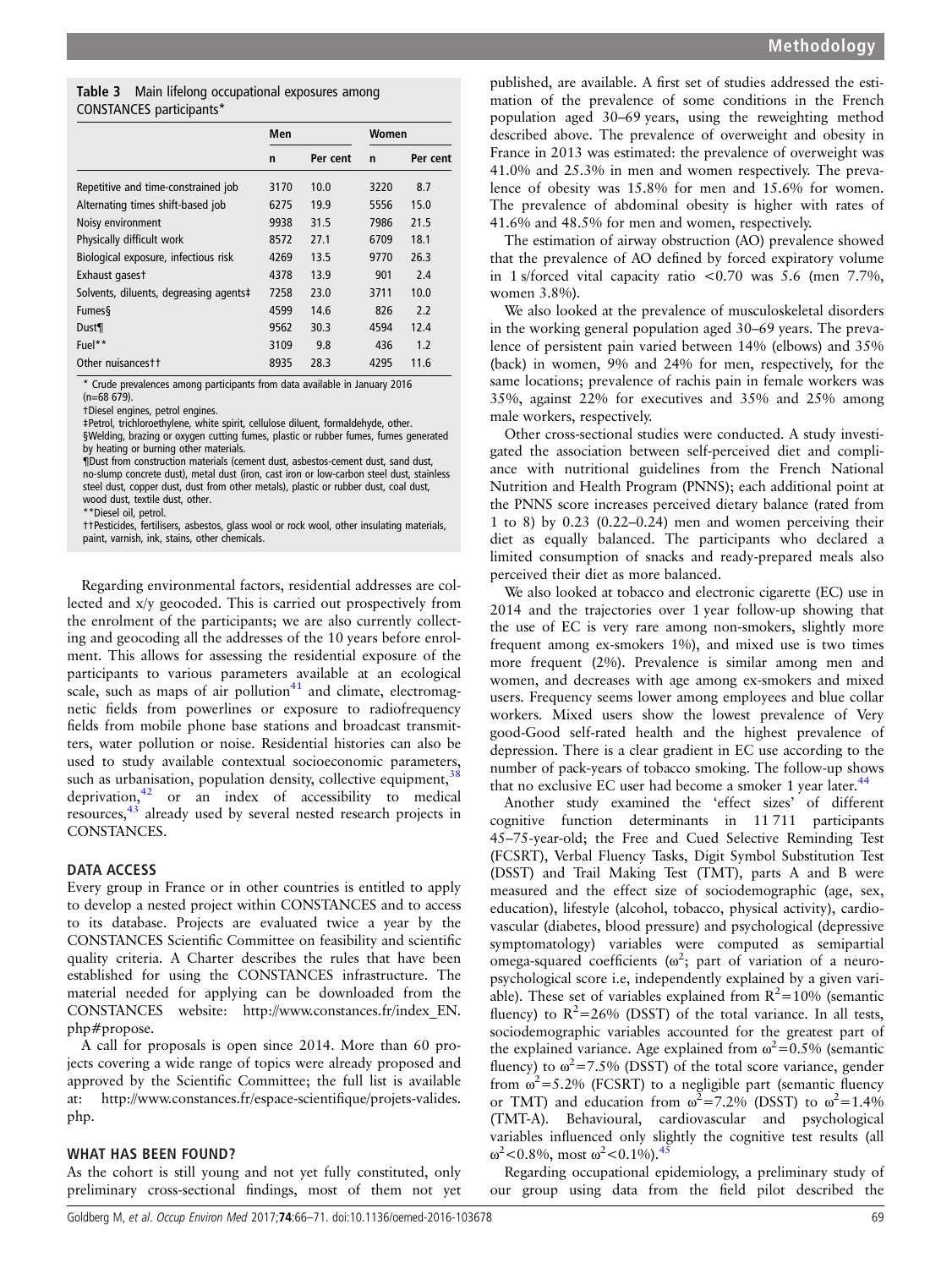### Table 4 Current research projects on occupational and environmental epidemiology within CONSTANCES

| <b>Project title</b>                                                                                            | Affiliation of the PI                                                                                      |
|-----------------------------------------------------------------------------------------------------------------|------------------------------------------------------------------------------------------------------------|
| Arduous working conditions and ageing                                                                           | INSERM-UVSQ Unit 11, Villejuif, France                                                                     |
| Surveillance, work organisation and employment                                                                  | LEEST, Angers University, France                                                                           |
| Development of a job-exposure matrix for biomechanical factors                                                  | Division of General Medical Sciences, St. Louis, MO, USA                                                   |
| Surveillance of chronic respiratory diseases in relation to work                                                | Occupational Health Department of the National Institute for Health Surveillance,<br>Saint Maurice, France |
| Cognitive reserve, occupation and cognitive ageing                                                              | INSERM Unit 1061, Montpellier, France                                                                      |
| Occupational exposures and Parkinson disease                                                                    | INSERM Unit 1018, Villejuif, France                                                                        |
| Night work and risk of ischaemic heart disease                                                                  | National Research Institute on Health and Security-INRS, Nancy, France                                     |
| Disinfectants use among nurses in healthcare facilities and the association with type II<br>diabetes mellitus   | Cyprus International Institute for Environmental and Public Health, Limassol,<br>Cyprus                    |
| Health and work conditions in teaching and research                                                             | MGEN Foundation for Public Health, Paris, France                                                           |
| COSET—cohorts for the epidemiological surveillance of occupational health                                       | Occupational Health Department of the National Institute for Health Surveillance,<br>Saint Maurice, France |
| COSMOS France—long-term health risks associated with the use of mobile phones                                   | IARC, Lyon, France                                                                                         |
| OCAPOL—a longitudinal observatory of the effects of chronic exposure to outdoor air<br>pollution on cancer risk | INSERM-UVSQ Unit 11, Villejuif, France                                                                     |

prevalence of occupational biomechanical exposures and persistent musculoskeletal pain according to social position and employment status. In men and women, there was a clear gradient between social position and prevalence of occupational exposure to physical effort, squatting position, working with arms up or screwing hand. In men, the prevalence of persistent back and knee pain increased with lower social position. In women, there is a clear inverse gradient in the prevalence of pain with the social position for all sites except the neck.<sup>[46](#page-5-0)</sup>

Some of the external applications for nested studies from the call for proposals also addressed occupational factors. The main topics related to musculoskeletal disorders, chronic respiratory diseases, cognitive ageing and occupational health surveillance or to the health of teachers and researchers in relation with their working conditions. There were also projects on environmental factors such as air pollution or mobile phone use. Table 4 lists the project titles and the affiliation of the Principal Investigators (PIs) who applied for access to the cohort.

#### WHAT ARE THE MAIN STRENGTHS AND WEAKNESSES?

Designed as a general-purpose cohort covering a broad scope of health conditions and determinants, the CONSTANCES cohort put a special focus on occupational and environmental factors, in order to constitute a powerful tool for research on occupational and environmental factors. CONSTANCES will also provide indicators describing the health of workers in France according to occupations and economic sectors, including estimates of population attributable fractions for many occupational factors and outcomes; it also allows to study the relationships of employment trajectories (including unemployment) and health.

CONSTANCES has several strengths. CONSTANCES is a large-sized randomly sampled cohort, including participants living and working in either urban or rural neighbourhoods (84% and 16% respectively), diversified in terms of jobs and socioeconomic status. Numerous data are prospectively and repeatedly collected.

CONSTANCES has also some limitations. First it covers only salaried workers excluding agricultural and self-employed workers; however a collaboration was established with the COSET project managed by the Occupational Health Department of the National Institute for Health Surveillance, which is currently setting up two complementary cohorts, one of agricultural workers and one of self-employed persons which were designed in a way that data sharing with CONSTANCES will be possible (http://www.invs.sante.fr/Dossiers-thematiques/ Travail-et-sante/Coset-Cohortes-pour-la-surveillance-epidemiologique-en-lien-avec-le-travail).

Another limitation is the voluntary participation of the cohort members and the low participation rate (7.3%), the same order of magnitude as other similar cohorts, like UK Biobank in which the participation rate is 5.47% ([http://www.jpi](http://www.jpi-dataproject.eu/Home/Database/56?topicId=1)[dataproject.eu/Home/Database/56?topicId=1](http://www.jpi-dataproject.eu/Home/Database/56?topicId=1)). However, the use of reweighting techniques relying on the 'non-participants cohort' allows for correcting for selection effects.

Contributors MG and MZ planned the study. MC, AD, AL and YR planned the collection of the occupational factors. GS designed the reweighting methods. MG drafted the manuscript, and MG and MZ are responsible for the overall content of the manuscript.

**Funding** The CONSTANCES cohort is supported by the Caisse Nationale d'Assurance Maladie des travailleurs salariés-CNAMTS, and was funded in its pilot phase by the Direction générale de la santé" of the Ministry of Health (CPO 2007– 2009), and by the Institut de Recherche en Santé Publique-Institut Thématique Santé Publique, and the following sponsors : Ministère de la santé et des sports, Ministère délégué à la recherche, Institut national de la santé et de la recherche médicale, Institut national du cancer et Caisse nationale de solidarité pour l'autonomie (AMC10003LSA). CONSTANCES is accredited as a 'National Infrastructure for Biology and health' by the governmental Investissements d'avenir programme and was funded by the Agence nationale de la recherche (ANR-11- INBS-0002 grant). CONSTANCES also receives funding from MSD, AstraZeneca and Lundbeck managed by INSERM-Transfert. CONSTANCES is conducted in partnership with the National Health Insurance Fund administered by CNAMTS, and with the National Retirement Insurance Fund administered by the Caisse nationale d'assurance vieillesse-CNAV. Quality control procedures are taken in charge by ClinSearch for the data collected in the HSCs, and by Asqualab and EuroCell for the biological data. The authors also gratefully acknowledge the major contribution to the protocol of numerous colleagues, in France and abroad, who helped in the general design of the cohort, and of the participating HSCs. The authors express also their thanks to Dominique Polton from the CNAMTS for her help, and to Christophe Albert and Joël Brulard for the drawing of eligible persons and the access to the CNAV database.

Competing interests None declared.

#### Patient consent Obtained.

Ethics approval All confidentiality, safety and security procedures were approved by the French legal authorities. According to the French regulations, the CONSTANCES Cohort project has obtained the authorisation of the National Data Protection Authority (Commission nationale de l'informatique et des libertés-CNIL). CNIL verified that before inclusion, clear information is provided to the eligible participants